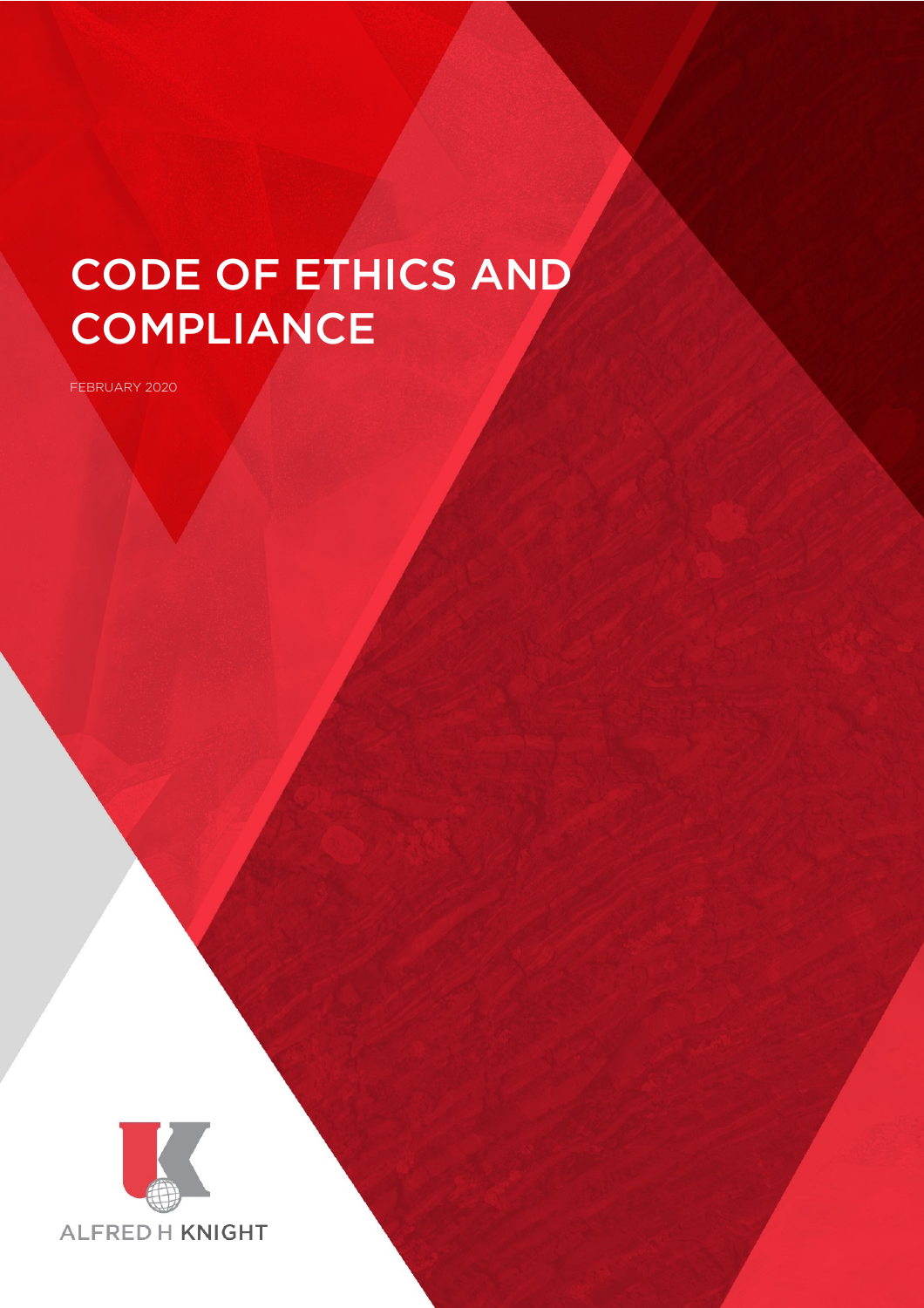

# Code of Ethics and Compliance  $\overline{\phantom{a}}$

# Our values statement

AHK is a family owned business that has been at the forefront of the metals, minerals and solid fuels industry for 135 years.

Our professional and reliable services in inspection, analysis and technical consultancy has awarded us with long-standing and successful relationship with a vast array of Client's.

We continually invest in our personnel and facilities to ensure that we continue to provide the best service to our Client's and consequently we are a market-leader in our field, operating worldwide.

Our rigorous approach to quality and standards ensures that all our operations provide the highest level of service to our clients. Mainlining these high standards has helped us to build trust and confidence with our customers resulting in improved business relationships and success.

The values we have instilled within our business and our people are reflected in how we operate and who we choose to do business with. Our Code of Conduct encompasses these values and demonstrates how we implement them through our business practices.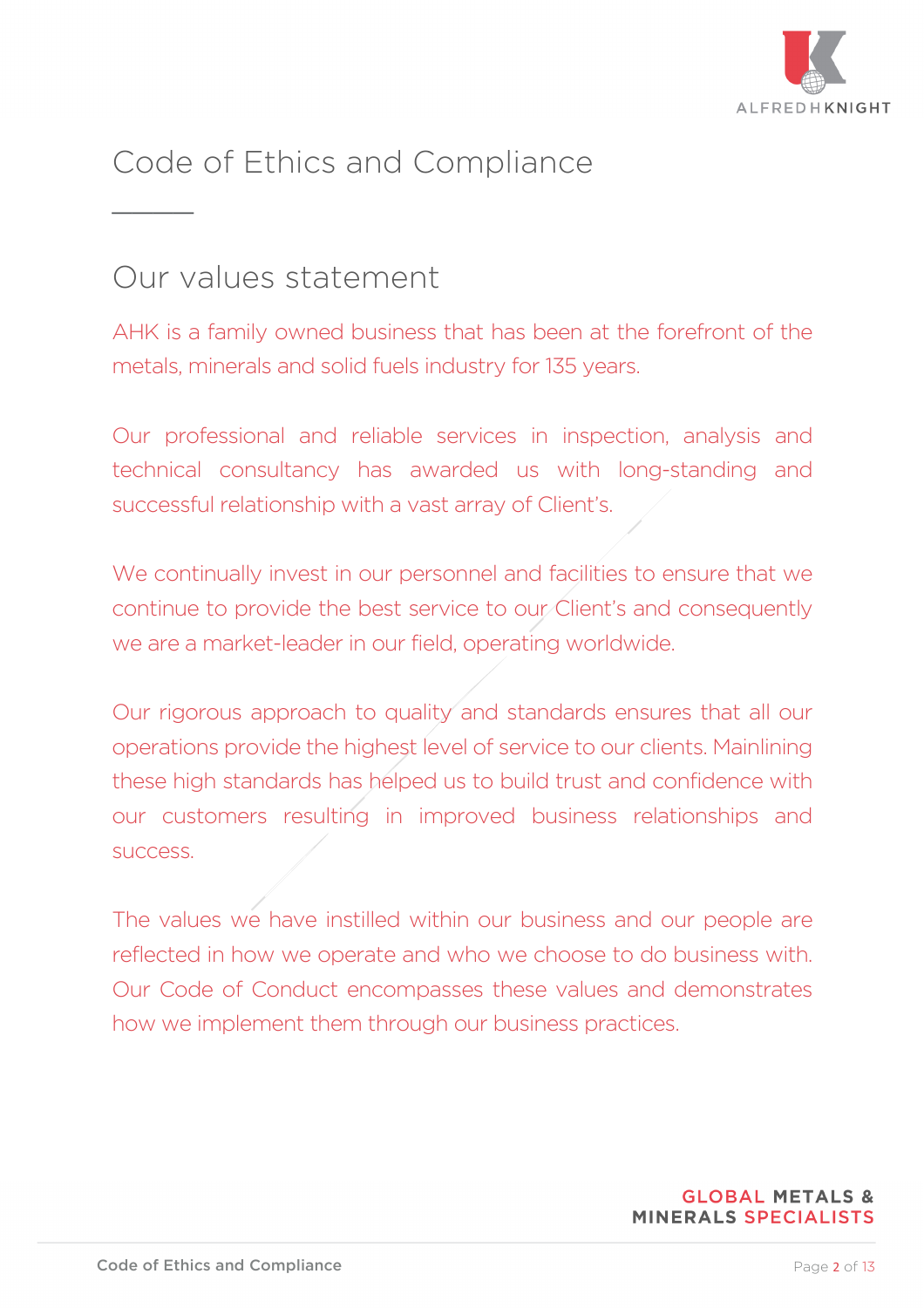

# Our Values

Our AHK values show who we are and what we stand for as a company. Our core values are:

# We deliver for our customers

We provide unsurpassed service that delivers premium value to all of our customers whatever their size. We value our strong customer relationships and are defined by how well we take care of them.

# We do what is right

Customers choose us because they trust our brand and people. We earn that trust by ensuring everything we do is reliable, consistent, and with the highest level of integrity.

# We succeed as a team

We work together across boundaries (functions and business units), to meet the needs of our customers and to help the company succeed.

### We respect people

We value all of our people, encourage their development, and reward their performance. We strive towards working in a safe and inclusive environment. We place continued emphasis on succession and ensuring we have in place an adequate management structure.

### We innovate

By being open to different ideas from our people and customers, we can find more ways to differentiate and continuously improve our service.

These values help guide our business decisions. They set out what we expect from our employees and how we interact with our Client's and others.

If you require any further information or are unclear on certain topics covered in this guide, please contact your line manager or AHK's compliance offer.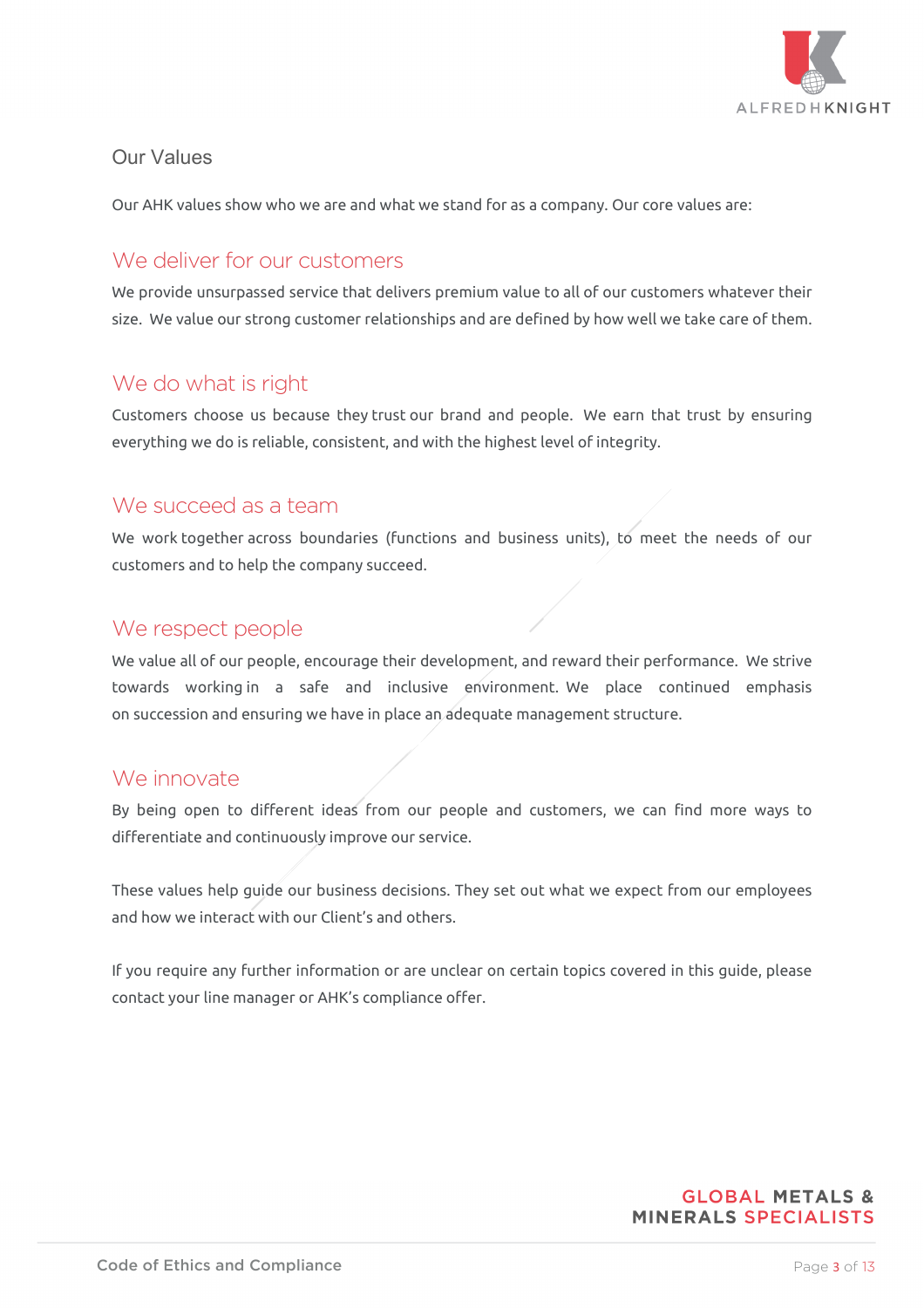

#### How we will implement our values

AHK expects all of its employees and the people it works with to:

- Carry out work honestly, with integrity and due impartiality;
- Do not misrepresent yourself, your skills or those of AHK;
- Do not engage in anti-bribery or corruption in any form;
- Follow AHK's policy with respect to anti-bribery, gifts and hospitality;
- Make charitable contributions or sponsorships in line with the policy guidelines;
- Do not engage in business where you have or may have a conflict of interest;
- Do not use insider information for personal gain;
- Report any breaches to the Compliance Officer.

#### **Integrity**

We operate in a professional, independent and impartial manner in all of our activities. We pride ourselves on our integrity, professionalism and high quality and standards of service in all aspects of our business and the services we provide. We know that customers value our integrity and this has resulted in solid and long-standing relationships with our Clients. Our Clients know that we employ suitable qualified individuals to perform the services they require and that they can rely on us to act in good faith and with impartiality.

We carry out our work honestly and we do not tolerate any deviation from our approved methods and procedures. Where approved test methods make provision for tolerances in results, we ensure that such tolerances are not abused to alter the actual test findings.

We report data, test results and other material facts in good faith and we only issue reports and certificates that correctly present the actual findings, professional opinions and results obtained.

AHK expects all of its employees, sub-contractors, agents and intermediaries and anyone else carrying out work on its behalf to act in accordance with this, and any other internal policies, and in conjunction with any and all applicable laws.

#### Conflict of interest

A conflict of interest arises when a person's independence, loyalty and judgment is influenced by their personal relationships or external interests. Conflicts of interest affect the interests of our business and we therefore require our employees to avoid conflicts of interests at all times and in all business situations.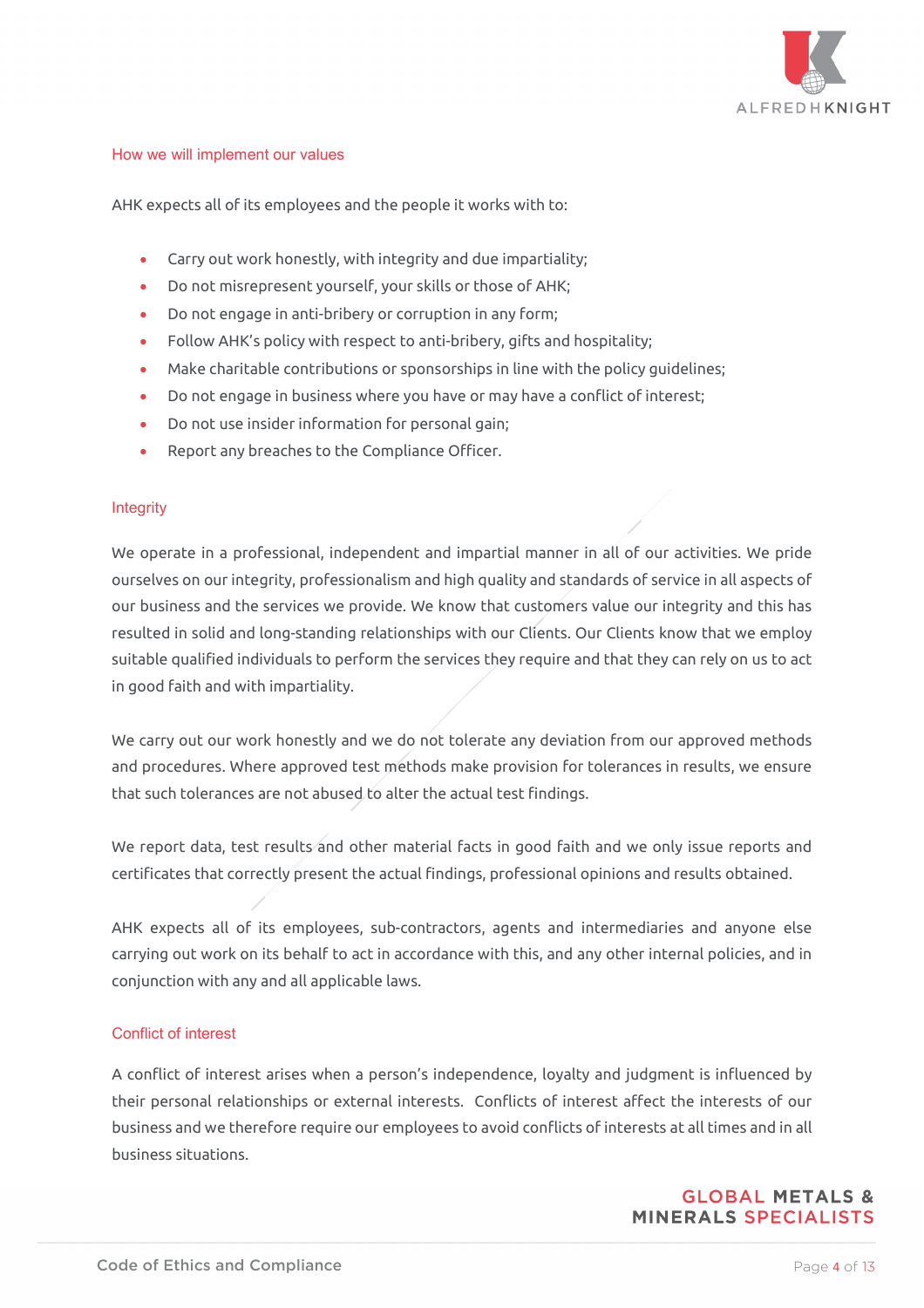

We avoid conflicts of interest with any related entity in which we have a financial or commercial interest and to whom we are required to provide services and between our companies and/or divisions engaged in different activities but which may be providing services to either the same client or each other.

We shall ensure that our employees avoid conflicts of interest with the activities of our company. Anti-bribery

Anti-bribery and corruption is a major issue in world trade and we are dedicated to ensuring that we will not be party to corruption or bribery in any form.

Bribery is a financial or other advantage offered, promised, requested or given to include a person to perform a relevant function or activity improperly, or to reward them for doing so. In this context, a 'financial or other advantage' is likely to include cash or cash equivalent, gifts, hospitality and entertainment, services, loans, preferential treatment in a tendering process, or discounts.

We prohibit the offer and acceptance of a bribe in any form including but not limited to:

- Kickbacks on any portion of a contract payment;
- Use of any routes or channels for provision of improper benefits; and
- Receipt of improper benefits from, customers, agents, contractors, suppliers or employees of any party or government officials.

Further information regarding our approach to anti-bribery can be found in our Anti-Bribery Policy and Corruption Policy.

#### Gifts and hospitality

Bribes can take the form of anything of value, including gifts, hospitality, fees or donations.

All employees are prohibited from offering or receiving any gifts or hospitality from any person or organisation, which is unduly lavish or extravagant or which could be seen as an inducement or reward for any preferential treatment. Nominal gifts are acceptable provided they comply with AHK's Anti-Bribery and Corruption Policy which provides further information regarding what we consider to be acceptable during the course of business.

Any gifts or hospitality offered or received must comply with our Anti-Bribery and Corruption Policy and must be recorded and declared for purposes of transparency.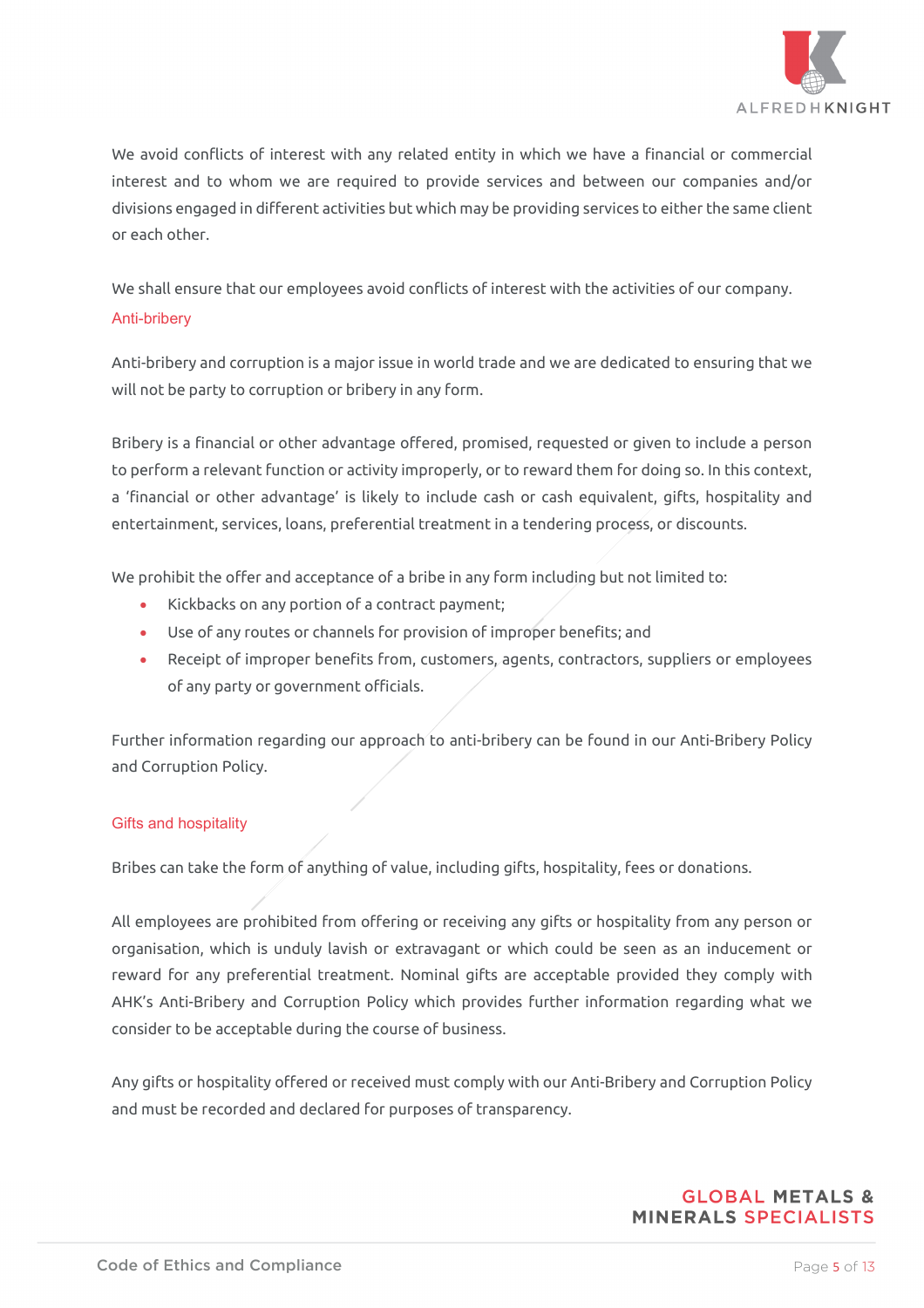

#### Political and charitable contributions

We do not permit our employees, agents or intermediaries to make direct or indirect contributions to political parties, organisations or individuals engaged in politics as a way of obtaining advantage in business transactions. As a business, we seek to maintain political neutrality and transparency in our business operations.

Charitable contributions and sponsorships are permitted but are not to be used as a subterfuge for bribery or improper advantage for AHK. Any charitable contributions or sponsorships require prior approval of the Compliance Committee team, which stipulates designated levels of approval of such contributions and carries out a due diligence review to ensure that the organisation receiving the contribution or sponsorship is reputable and there is no conflict of interest.

Sponsorship agreements shall only be made in writing and records of all local and business wide charitable contributions and sponsorships are monitored to ensure that they have been used for their intended purpose.

Further information regarding our approach to political and charitable contributions can be found in our Anti-Bribery Policy.

#### Insider Dealing

Insider dealing is where a business' confidential information and knowledge is used to provide an unfair advantage during the course of business dealings, particularly in relation to the dealing of shares in a company.

Some of our employees will be exposed to and have information which could be used for personal gain. Whilst AHK is not a publicly traded company, many of our clients or those linked to our clients are and such information should always be treated as confidential.

AHK is firmly committed to supporting fair and open trading of securities and AHK employees are prohibited from dealing in shares based on inside information. It is a criminal offence to deal in company shares on the basis of inside information or to help somebody else to do so.

Insider dealing is unlawful and will lead to disciplinary action as gross misconduct, sanctions include, where appropriate, dismissal, and could ultimately result in legal or criminal proceedings including imprisonment. AHK's position is that all suspected insider dealing will be referred to the relevant authorities for further investigation.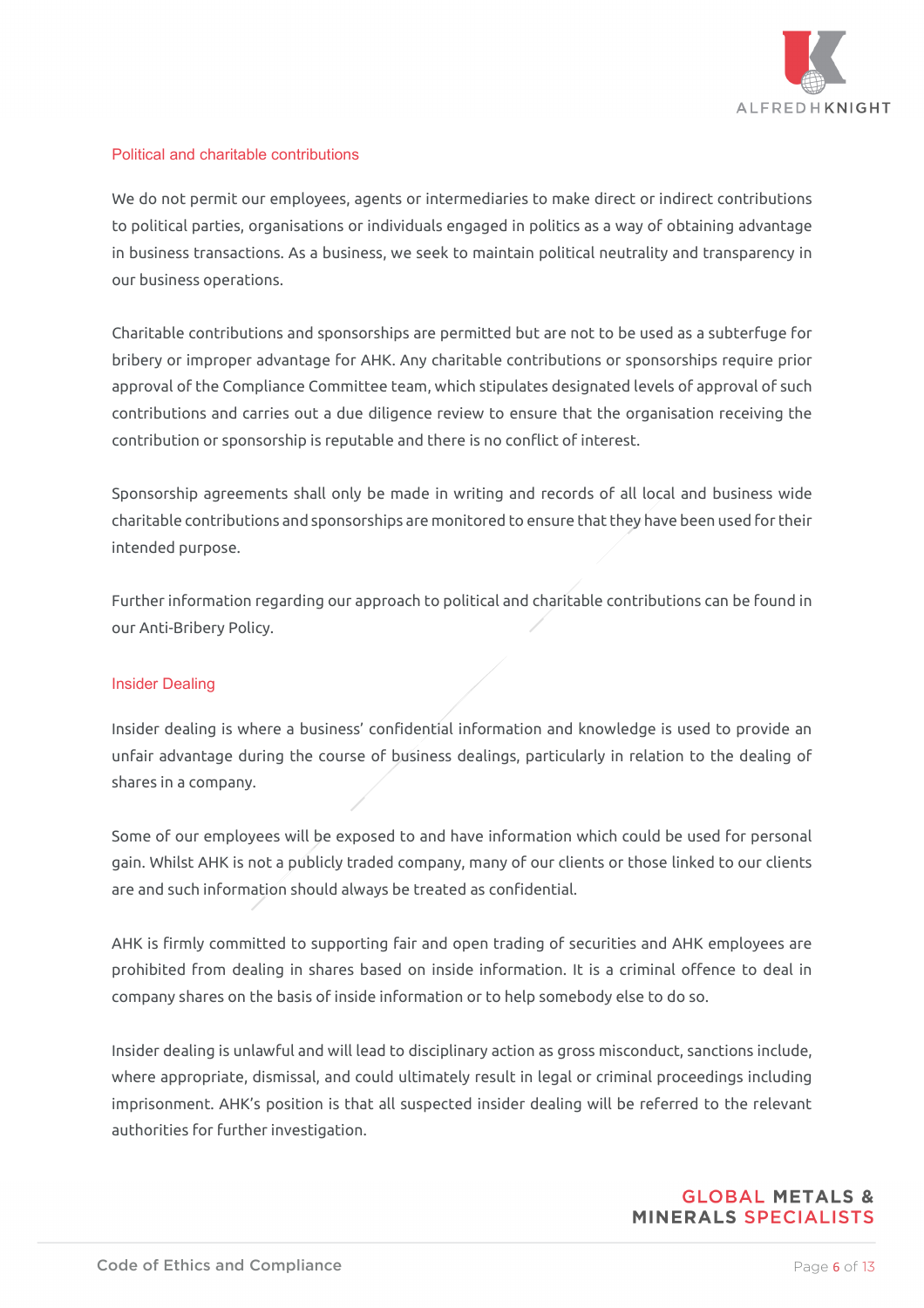

# Our relationship with our employees and the environment - what do we expect?

We are committed to providing an environment where employees feel at home and excited to come to work. To foster our ethos that AHK is a great place to work we expect all employees to:

- Treat colleagues and others with dignity and respect;
- Report any instance of bullying or harassment via the bullying and harassment policy;
- Work in a safe and responsible manner, following the health and safety policy to ensure a safe working environment;
- Respect the environment and recycle where possible;
- Be respectful to the communities in which we operate; and
- Report policy breaches to the Compliance Officer.

#### Equal opportunities

We are committed to promoting equal opportunities and avoiding unlawful discrimination in all aspects of employment across AHK. We believe that all of our employees should have equal opportunity of employment, fair reward for their work and opportunities for career advancement.

We employ people from all different backgrounds and from all over the world. The diversity of our workforce helps us to be better understand local cultures and issues and by extension, the needs of our Clients.

Discrimination will play no part in recruitment, promotion or any other relevant selection exercises. These selection exercises will be conducted on the basis of merit and candidate suitability only, and against the objective criteria applicable to each individual in their role. Further information can be found in our Equal Opportunities Policy.

#### Bullying/harassment

AHK does not tolerate abusive behaviour in the workplace or in any work related setting. This includes bullying, harassment, and inappropriate sexual advances or unwanted physical contact. Discrimination based on age, disability, gender reassignment, marital or civil partner status, pregnancy or maternity, race, colour, nationality, ethnic or national origin, religion or belief, sex or sexual orientation, or any other 'Protected Characteristic' will not be tolerated.

If you are found to have discriminated, harassed, abused or bullied a colleague, you will be subject to AHK's disciplinary measures in line with our disciplinary policy and procedure.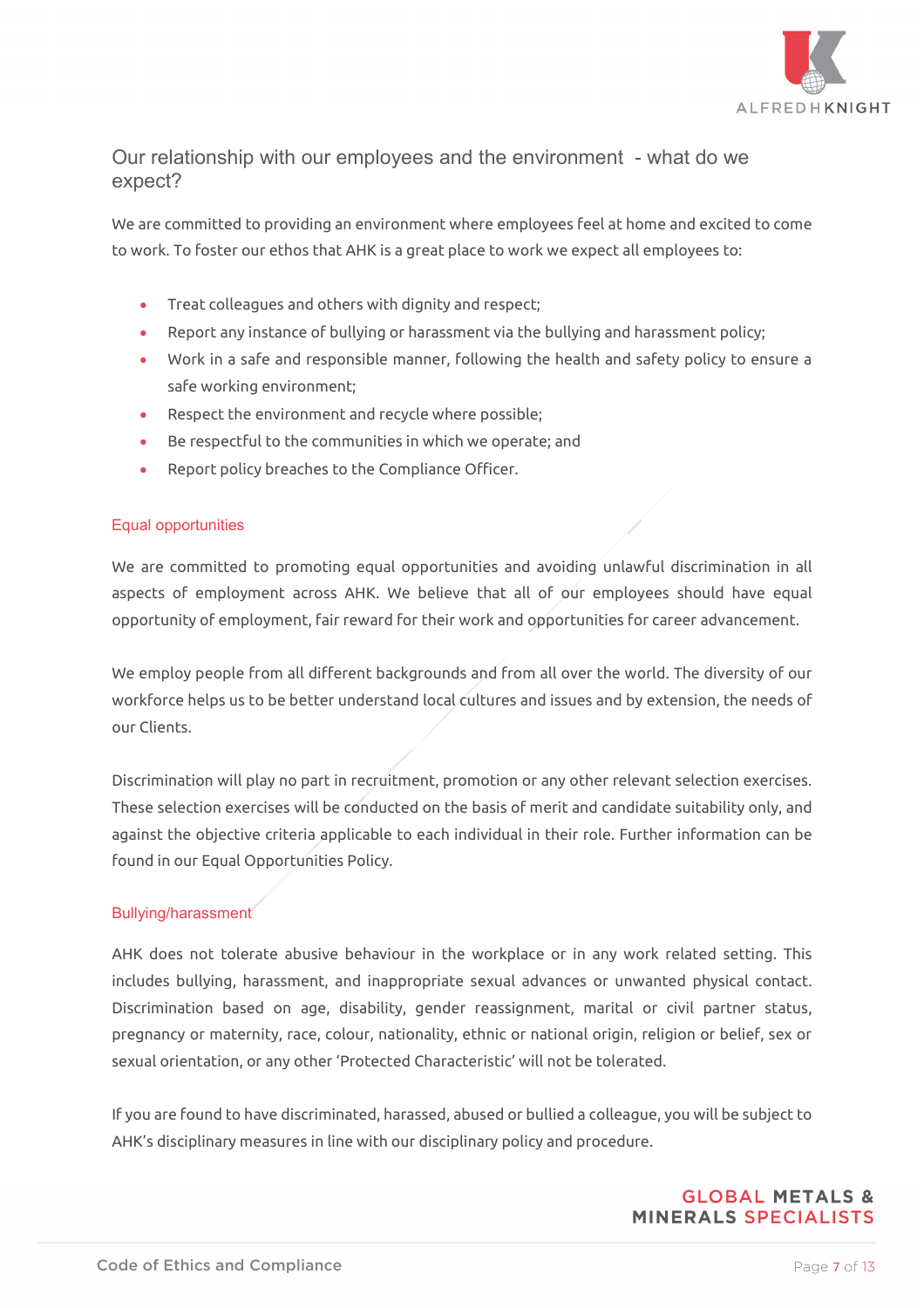

Discrimination will play no part in our recruitment, promotion and other employment related decisions. These will be based on performance, merit and candidate suitability only.

AHK requires each of its employees to comply with its Equal Opportunities Policy. This policy provides further information regarding AHK's approach to bullying and harassment.

#### Human Rights

AHK is committed to respecting the United Nation's (UN) convention on Human Rights and the International Labour Organisation's (ILO) eight core conventions on fundamental human rights. Where we identify any adverse impacts that our actions and business operations have on the rights of others, we will take positive steps to reduce or eliminate these.

Further information can be found in our Anti-Slavery and Human Trafficking Policy.

#### Health and safety

AHK considers the health, safety and welfare of its employees, clients and third parties connected with its business to be of the upmost importance. We aim to provide a safe and healthy working environment for our employees and ensure that our employees have the appropriate resources and equipment to perform their duties safely. Health and safety is everybody's responsibility and at AHK we aim to foster an environment where anyone can speak up without fear and nobody will simply walk on by!

Employees are provided with health and safety training and are encouraged to review AHK's Health and Safety policy regularly to ensure compliance.

All employees are responsible for ensuring their own health and safety as well as that of others and employees are encouraged to raise any issues or areas for concern with their line managers or supervisors. Our internal Health and Safety policy requires that any failures to meet our robust standards or concerns in relation to health and safety are recorded, reported and investigated through proper channels with managers being responsible for ensuring that health and safety measures are followed. Employees are encouraged to report incidents and near misses so we can look to continually seek out areas for improvement, AHK will always support an employee who wishes to raise a health and safety concern no matter how trivial they believe them to be.

At each of our offices, health and safety information will be displayed as appropriate (including warning or hazard signage) and 'near miss' forms are located throughout our facilities. Additional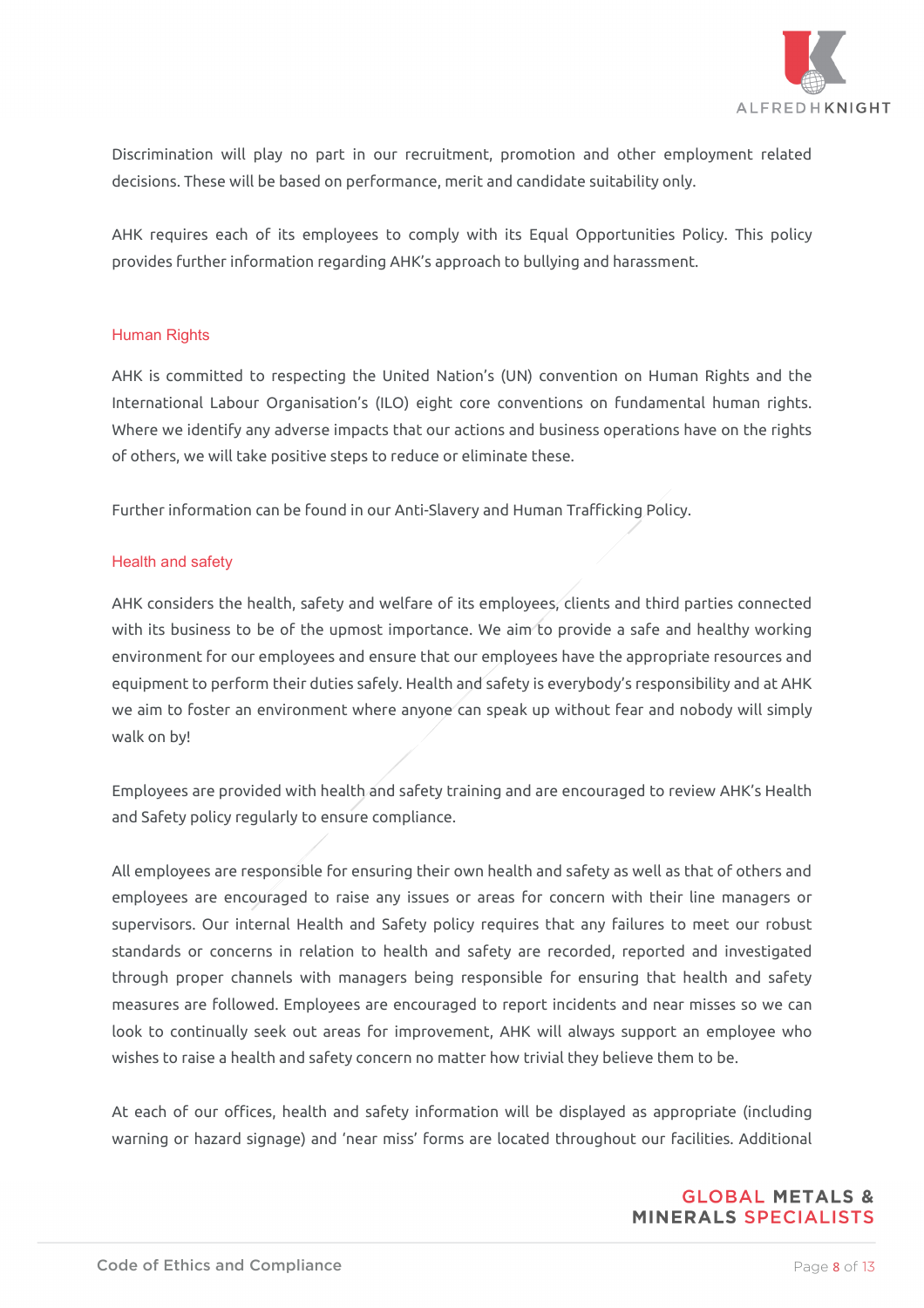

measures are in place within our laboratories to safeguard against the increased risk in these areas and promote good health and safety practices.

Deliberate and repeated breaches of health and safety policies will be investigated appropriately and may result in disciplinary actions.

#### **Environmental**

AHK is committed to running its business in a responsible, environmentally sound and sustainable manner. We recognize that our services have both direct and indirect environmental impacts. We seek to identify these and find effective ways of eliminating or reducing them.

Our aim is to achieve continuous improvement in our environmental performance, to protect and improve the environment through good management and by adopting best practice wherever possible.

AHK will work to integrate environmental considerations into our business decisions and adopt greener alternatives wherever possible.

Further information can be found in our Environmental Policy.

#### Corporate social responsibility

The concept of corporate social responsibility requires us to give better consideration to the economic, social and environmental impacts of our business activities around the world. It enables us to give back to each and every community in which we are located and show our support for the areas in which we carry out our business activities.

Our business operates all over the world and in a number of small local communities. We recognise that it is important to be respectful to the various communities in which we work. AHK is supportive of employees who wish to involve themselves in charitable and community activities within these communities and on a wider scale.

If you wish to participate in charitable and community activities, please contact the Chief Financial Officer for further information or refer to our Corporate Social Responsibility policy.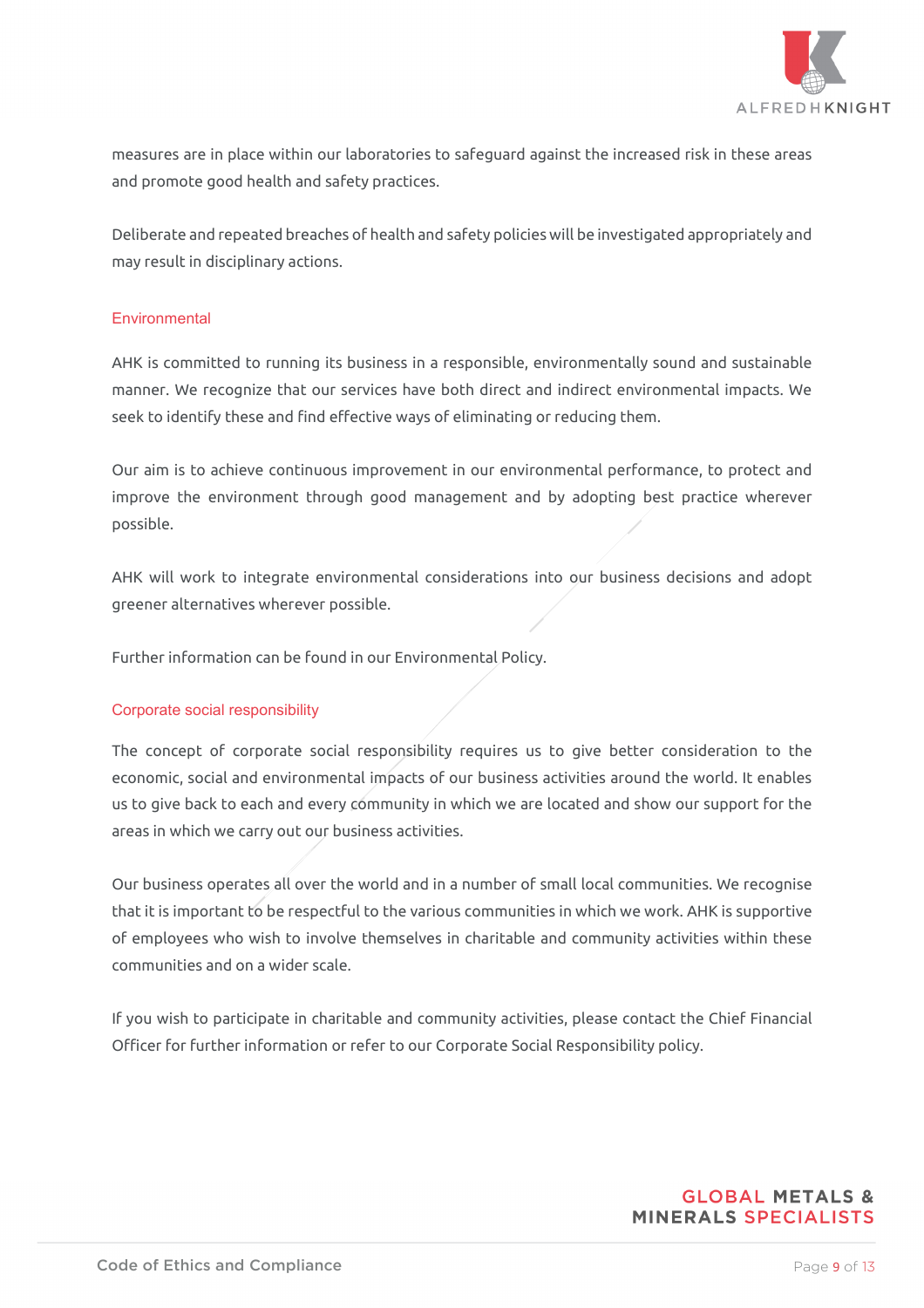

# Our relationship with our customers and the market – what do we expect from you?

We are committed to providing a consistent and excellent service to our clients through our work. To foster our ethos that AHK is a market leader in the level of service we deliver, we expect all employees as a minimum to:

- not engage in price fixing or other anti-competitive acts;
- not discuss or disclose any confidential information;
- to act impartially and deliver accurate and reliable results at all times;
- to act professionally and respectfully in all dealings with third parties;
- to carry out appropriate due diligence on new and existing clients when required;
- Report any breaches to the Compliance Officer.

#### Fair marketing and competition

We are committed to adhering to Fair Market Principles and operating in a fair and open manner across the marketplace. We shall only present ourselves and conduct marketing, including any comparisons with or reference to competitors or their services, in a manner that is truthful and not deceptive or misleading or likely to mislead. We do not engage in discussions regarding pricing, contractual terms, bids or customers with competitors and we do not accept any anti-competitive practices or price fixing when negotiating contracts.

We take breaches of Fair Marketing principles seriously. If we become aware or suspect that any of our employees are engaging in price fixing or other anti-competitive practices, this will be investigated in accordance with our disciplinary procedures.

To ensure that our employees, agents and intermediaries observe Fair Marketing principles, we may provide them with guidance and training materials from time to time to ensure they understand the principles. Employee's may use the compliance 'helpline' or email [legal@ahkgroup.com](mailto:legal@ahkgroup.com) to obtain further guidance on any question or matter of concern relating to implementation of any of the information in this Code of Ethics and Compliance.

#### Working with customers

One of our core values is to protect our Client's interests in a matter. We are committed to doing the right thing and supporting the needs of our customers to help them conduct their business operations. We ensure that we work together with our Client's to enable us to succeed and uphold our values.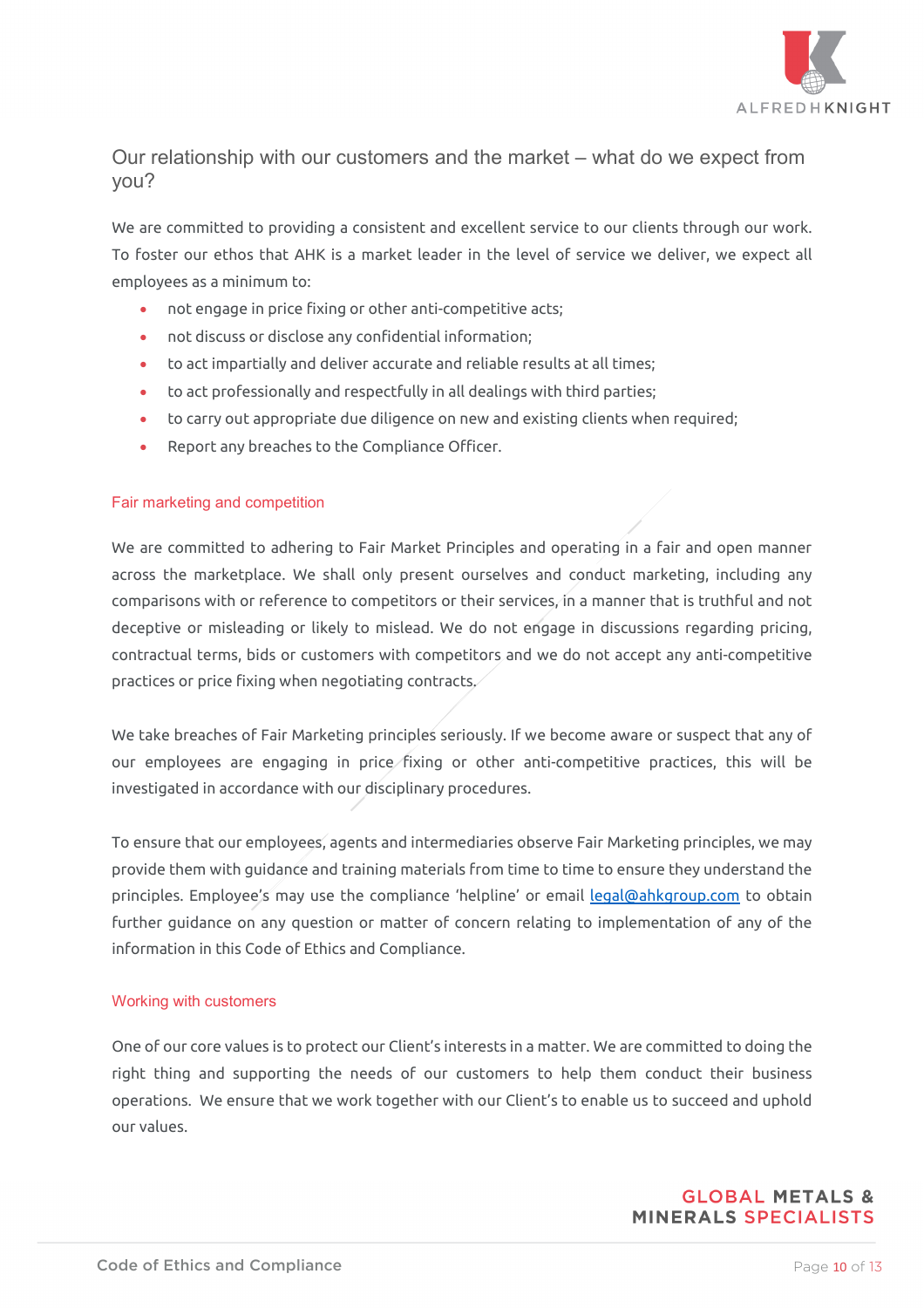

When working with our customers it is important to ensure that we hold similar values and business ethics. We avoid dealing with customers who we know to be under sanctions, involved in bribery or other similar practices and we conduct due diligence when evaluating all prospective customers including providing guidance to our employees regarding the due diligence process. We conduct due diligence in accordance with our Due Diligence policy which defines the extent and suitability of the due diligence required on a risk basis.

We continually review our relationship with existing customers and carry out regular monitoring.

Our Code of Ethics and Compliance Policy is made readily available to our customers so they can understand our values and how we operate.

#### Relationship with contractors and agents

We ensure that any contracts, subcontracts, agents, intermediaries and suppliers are aware of our Code of Ethics and Compliance and we ensure that they have access to this document.

We conduct our procurement practices in a fair and transparent manner. We undertake due diligence in evaluating prospective client's, in accordance with our due diligence policy, to ensure that we do not deal with those known to be involved in sanctions, modern slavery, bribery or who do not hold the same values as us. We avoid dealing with prospective contractors and suppliers who we know are involved in bribery, modern slavery or international sanctions.

We continually review our relationship with existing customers and carry out regular monitoring.

#### Sustainability and growth

We are committed to maintaining our current client base and wherever possible growing our business in a sustainable and ethical manner. To maintain and promote our reputation as a market leader employees are required to:

- Ensure that any media or public communications is through the appropriate channels;
- not misuse confidential information or the intellectual property of third parties;
- comply with all local data protections laws and our Data Protection policy;
- Protect our assets and resources;
- Adhere to all AHK policies;
- Act professionally at all times when dealing with clients, prospective clients, competitors, regulators, governmental organizations and the general public; and
- Report breaches of any policies to the Compliance Officer.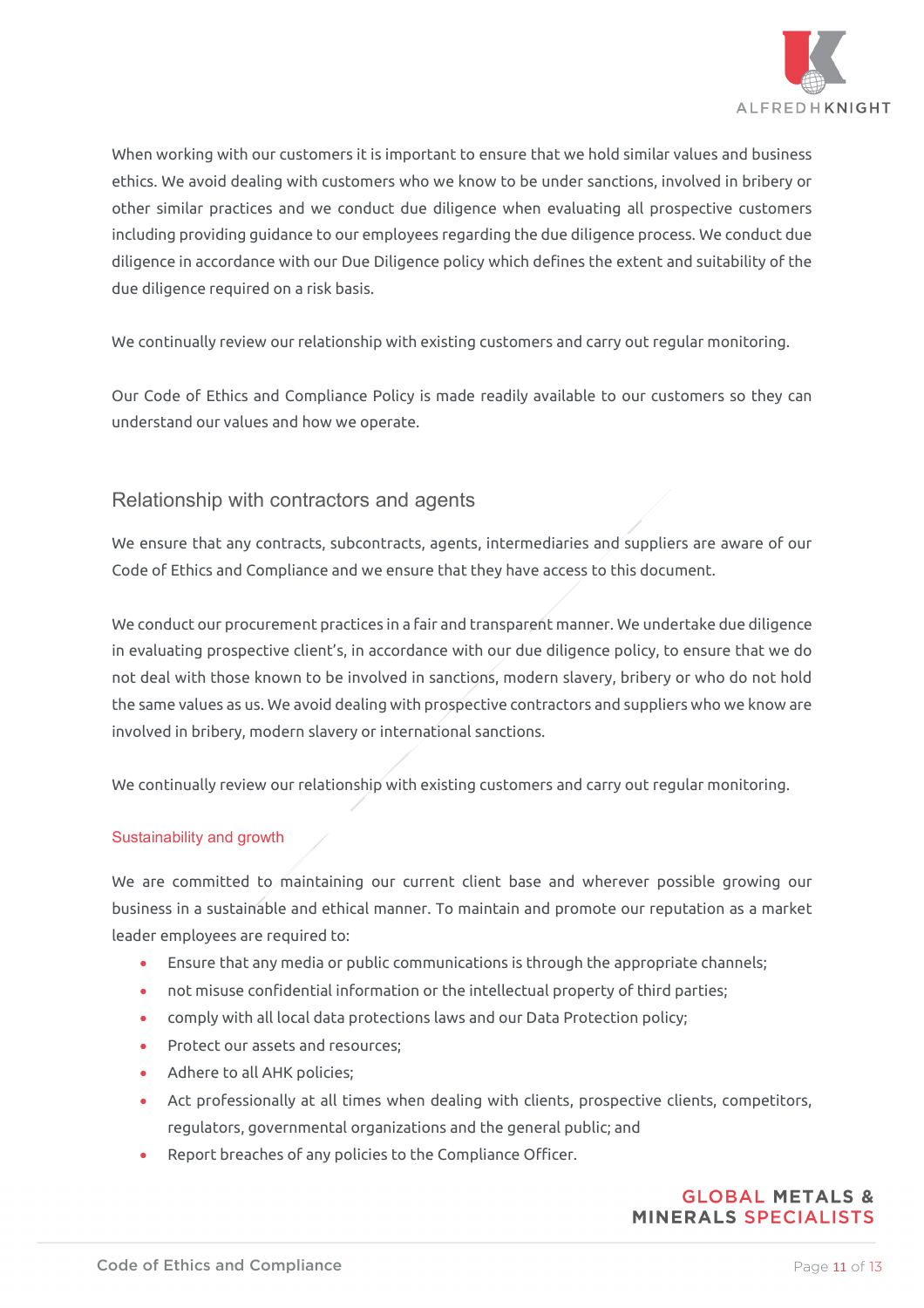

#### **Confidentiality**

We know that breaches of confidentiality can have serious commercial and reputational issues for both AHK and our Clients. We therefore require our employees to maintain the confidentiality of AHK and of its Clients at all times. We expect our employees to treat all information received in the course of the provision of our services as sensitive business information which is confidential to the extent that such information is not already published, generally available to third parties or otherwise in the public domain.

We comply with all applicable data protection and privacy laws and we have policies in place relating to these topics which all employees must follow.

We treat breaches of confidentiality very seriously. Any breaches of confidentiality are investigated and may be dealt with through out internal disciplinary procedures. Any deliberate breaches of confidentiality may result in dismissal.

To ensure protection for our business and our Clients, employees continue to be bound by our confidentiality obligations after leaving employment with AHK. Further information regarding our position on confidentiality can be found in our confidentiality policy.

#### Protecting our assets and resources

All employees are responsible for protecting the AHK's assets and ensuring these are used efficiently, effectively, and for their intended purpose. Employees must use and protect AHK's assets and resources which they have access to and these may not be used for personal benefit or to perform work for an external party, unless you have been granted express permission by the Chief Financial Officer and there is added business value in doing so. Any suspected misuse, theft or fraud must be immediately reported to the Chief Financial Officer for investigation.

An employee's obligation to protect AHK's assets and resources extends to proprietary information. As a business, we are constantly developing and improving our services and testing methods to ensure we provide the best possible service for our client, and this proprietary information must be protected. Employees must not disclose, use or copy our intellectual property except in the course of business related tasks and for its intended purpose.

We understand that one of our biggest assets requiring protection and resources is our people. Our employees are at the heart of our business and we recognise that they play a vital role in AHK's success to date and in the future. We recognise that it is important to invest in our employees to ensure that we continue to succeed together.